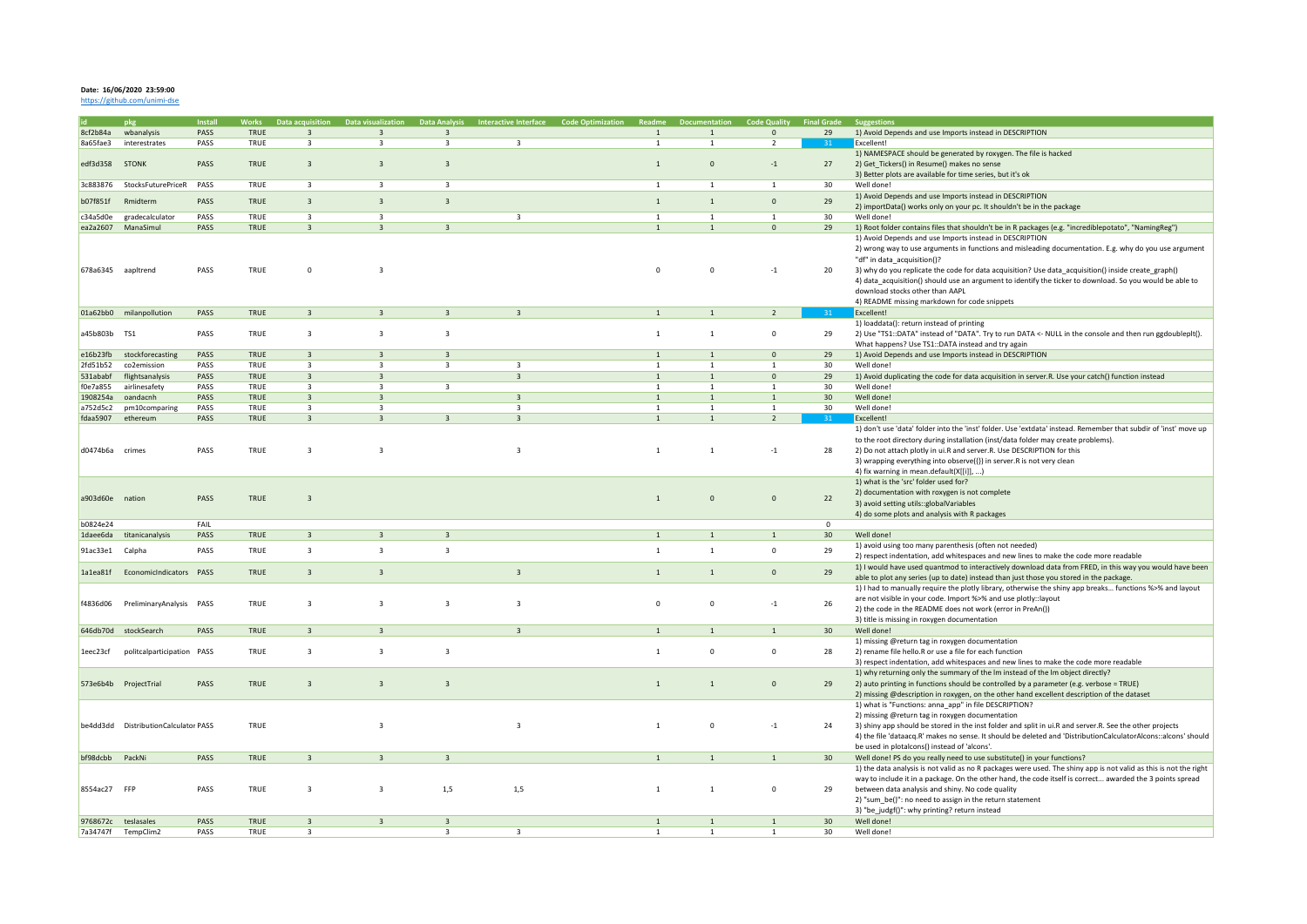|                      |                                  |              |               |                         |                         |                         |                                                    |                                         |                                |                  |                     | 1) Mmm Was the NAMESPACE really generated by roxygen? getLink.Articles has the @export tag but it's              |
|----------------------|----------------------------------|--------------|---------------|-------------------------|-------------------------|-------------------------|----------------------------------------------------|-----------------------------------------|--------------------------------|------------------|---------------------|------------------------------------------------------------------------------------------------------------------|
| d15048e7             | theeconomist                     | PASS         | TRUE          | $\overline{3}$          | $\overline{3}$          | $\overline{3}$          |                                                    | $\mathbf{1}$                            | $\mathbf{1}$                   | $\mathbf{0}$     | 29                  | not exported.<br>2) avoid usage of <<- in getText.Article()                                                      |
| 46ab540a             | IfamazonratingsReliak PASS       |              | TRUE          | 3                       | $\overline{\mathbf{3}}$ | $\overline{\mathbf{3}}$ |                                                    | $\overline{1}$                          | $\overline{1}$                 | $\overline{2}$   | 31                  | Excellent!                                                                                                       |
| 09ea9da6             | meteroites2                      | PASS         | TRUE          | $\overline{\mathbf{3}}$ | $\overline{\mathbf{3}}$ | $\overline{3}$          | $\overline{3}$                                     | $\mathbf{1}$                            | $\mathbf{1}$                   | $\mathbf{1}$     | 30                  | Well done!                                                                                                       |
|                      |                                  |              |               |                         |                         |                         |                                                    |                                         |                                |                  |                     | 1) improve the README with markdown syntax (R blocks of code, ecc)                                               |
| d89bee8f             | lifeexpgambia                    | PASS         | FALSE         |                         |                         |                         |                                                    |                                         |                                |                  | $\Omega$            | 2) missing title and @return in roxygen documentation                                                            |
|                      |                                  |              |               |                         |                         |                         |                                                    |                                         |                                |                  |                     | 3) unable to run the GUI. Application breaks. Maybe because of wrong way of reading data?                        |
|                      |                                  |              |               |                         |                         |                         |                                                    |                                         |                                |                  |                     | 1) NAMESPACE not generated by roxygen                                                                            |
|                      |                                  |              |               |                         |                         |                         |                                                    |                                         |                                |                  |                     | 2) root folder should not contain additional directories like 'img'                                              |
|                      |                                  |              |               |                         |                         |                         |                                                    |                                         |                                |                  |                     | 3) constraint of 1500 candles but this is not true. You can use paginated requests to obtain historical data.    |
| 9b8b657e sirdan      |                                  | PASS         | TRUE          | $\mathbf 0$             |                         |                         |                                                    | $\overline{1}$                          | $\mathbf{0}$                   | $-1$             | 18                  | One request for today's prices, one for yeserday's prices, etc                                                   |
|                      |                                  |              |               |                         |                         |                         |                                                    |                                         |                                |                  |                     | 4) do not require packages inside functions. This should be dealt with in the DESCRIPTION and NAMESPACE<br>files |
|                      |                                  |              |               |                         |                         |                         |                                                    |                                         |                                |                  |                     | 5) The data acquisition 'GetKucoinData' is copied from the lectures                                              |
|                      |                                  |              |               |                         |                         |                         |                                                    |                                         |                                |                  |                     | 6) file requiring.R and requiring2.R: why?                                                                       |
| 4cf839a7             | cpf                              | PASS         | TRUE          | $\overline{\mathbf{3}}$ | $\overline{\mathbf{3}}$ |                         | $\overline{\mathbf{3}}$                            | $\mathbf{1}$                            | $\mathbf{1}$                   | $\mathbf 0$      | 29                  | 1) function plotcp(): why 'data and aes_string' arguments? They are not used by the function                     |
|                      |                                  |              |               |                         |                         |                         |                                                    |                                         |                                |                  |                     | 1) corre(): return the value instead than just printing                                                          |
|                      |                                  |              |               |                         |                         |                         |                                                    |                                         |                                |                  |                     | 2) Ok to import %>%, but why do you export it?                                                                   |
| 891a3f81             | MovieDataAnalysis PASS           |              | TRUE          | $\mathbf{0}$            | $\overline{3}$          | $\overline{\mathbf{3}}$ |                                                    | $\mathbf{1}$                            | $\overline{1}$                 | $\mathbf{0}$     | 26                  | 3) Use "MovieDataAnalysis::movies" instead of "movies". Try to run movies <- NULL in the console and then        |
|                      |                                  |              |               |                         |                         |                         |                                                    |                                         |                                |                  |                     | run your functions. What happens? Use MovieDataAnalysis::movies instead and try again                            |
| 1ed5ff0d             | bbcnews                          | PASS         | TRUE          | $\overline{\mathbf{3}}$ | $\overline{\mathbf{3}}$ | $\overline{\mathbf{3}}$ |                                                    | $\mathbf{1}$                            | 1                              | $\overline{2}$   |                     | Excellent!                                                                                                       |
| d7f30b68             | nasdag                           | PASS         | TRUE          | $\overline{\mathbf{3}}$ | $\overline{\mathbf{3}}$ |                         | $\overline{3}$                                     | $1\,$                                   | $\mathbf{1}$                   | $\overline{2}$   | 31                  | Excellent!                                                                                                       |
|                      |                                  |              |               |                         |                         |                         |                                                    |                                         |                                |                  |                     | 1) modularity: It would have been better to have one function to acuire data, one to plot, etc and finally a     |
| 932fccd1             | Movies                           | PASS         | TRUE          | $\overline{3}$          | $\overline{\mathbf{3}}$ | $\overline{\mathbf{3}}$ |                                                    | $\mathbf{1}$                            | $\mathbf{1}$                   | $\mathbf 0$      | 29                  | wrapper function to run everything                                                                               |
|                      |                                  | FAIL         |               |                         |                         |                         |                                                    |                                         |                                |                  |                     | 2) what is Movies-internal.R used for?                                                                           |
| 19c75e7b<br>5547f4ce | mctools                          | PASS         | FALSE<br>TRUE | $\overline{\mathbf{3}}$ | $\overline{\mathbf{3}}$ |                         | $\overline{\mathbf{3}}$                            | $\mathbf{1}$                            | $\mathbf{1}$                   | $\mathbf{1}$     | $\mathbf 0$<br>30   | 1) This is not an R package. It's a script. Have a look at the other projects.<br>Well done!                     |
|                      |                                  |              |               |                         |                         |                         |                                                    |                                         |                                |                  |                     |                                                                                                                  |
|                      | a2b3bab6 MidDatAnalysis          | PASS         | TRUE          | $\overline{\mathbf{3}}$ | $\overline{\mathbf{3}}$ | $\overline{3}$          | $\overline{\mathbf{3}}$                            | $\mathbf{1}$                            | $\overline{1}$                 | $\mathbf{0}$     | 29                  | 1) don't load packages inside functions or files server. R or ui. R. Use DESCRIPTION for this or use namespaces  |
|                      |                                  |              |               |                         |                         |                         |                                                    |                                         |                                |                  |                     | 2) why do you run import_data() in main_func()?                                                                  |
|                      |                                  |              |               |                         |                         |                         |                                                    |                                         |                                |                  |                     | 1) DESCRIPTION: why do you import rcpp?                                                                          |
| e7ec161d             | <b>BsuPkg</b>                    | PASS         | TRUE          | $\overline{3}$          | $\overline{\mathbf{3}}$ | $\overline{\mathbf{3}}$ | $\overline{\mathbf{3}}$                            | $\mathbf{1}$                            | $\mathbf{1}$                   | 0                | 29                  | 2) don't load packages inside functions. Use DESCRIPTION or namespaces instead                                   |
| 0425048f             | Progettofgr                      | PASS         | TRUE          | $\overline{3}$          | $\overline{3}$          | $\overline{3}$          |                                                    | $\mathbf{1}$                            | $\mathbf{1}$                   | 1                | 30                  | Well done!                                                                                                       |
| e8b962b7             |                                  | FAIL         |               |                         |                         |                         |                                                    |                                         |                                |                  | $\mathbf 0$         |                                                                                                                  |
|                      |                                  |              |               |                         |                         |                         |                                                    |                                         |                                |                  |                     |                                                                                                                  |
| 0270e9fe             |                                  | FAIL         |               |                         |                         |                         |                                                    |                                         |                                |                  | $\mathbf{0}$        |                                                                                                                  |
|                      |                                  |              |               |                         |                         |                         |                                                    |                                         |                                |                  |                     | 1) NAMESPACE not be generated by roxygen                                                                         |
| 4ec40ab8 Top50       |                                  | PASS         | TRUE          | $\mathbf 0$             | $\overline{\mathbf{3}}$ |                         | $\overline{\mathbf{3}}$                            | $1\,$                                   | $\mathbf 0$                    | $-1$             | 24                  | 2) top_movies.R is a script too bad. It should be a file containing the definition of functions. Then run the    |
|                      |                                  |              |               |                         |                         |                         |                                                    |                                         |                                |                  |                     | functions when needed from the shiny app. All code inside this file is not evaluated                             |
|                      |                                  |              |               |                         |                         |                         |                                                    |                                         |                                |                  |                     | 1) NAMESPACE not generated by roxygen                                                                            |
|                      | 63dea3d1 olympicdom              | PASS         | TRUE          | $\overline{\mathbf{3}}$ | $\overline{\mathbf{3}}$ |                         |                                                    | $\mathbf{1}$                            | $\Omega$                       | $-1$             | 24                  | 2) reqr_necessary() and necessary_pkgs(): why? Use file DESCRIPTION instead                                      |
|                      |                                  |              |               |                         |                         |                         |                                                    |                                         |                                |                  |                     | 3) silver_medals, gold_medals,  they are doing the same thing. Use a single function with an argument (e.g.      |
| 10e974e5             | roadaccidents                    | PASS         | TRUE          | $\overline{\mathbf{3}}$ | $\overline{\mathbf{3}}$ |                         | $\overline{\mathbf{3}}$                            | $\mathbf{1}$                            | $\overline{1}$                 | $\mathbf{1}$     | 30                  | type = 'gold', 'silver', ) intead of replicating the code in multiple functions<br>Well done!                    |
|                      |                                  |              |               |                         |                         |                         |                                                    |                                         |                                |                  |                     |                                                                                                                  |
|                      | 2d3bd55d accountbalance          | PASS         | TRUE          | $\overline{\mathbf{3}}$ | $\overline{\mathbf{3}}$ | $\overline{3}$          |                                                    | $1\,$                                   | $\overline{1}$                 | $\mathbf{0}$     | 29                  | 1) most of the functions are basic wrappers for another function. E.g. Why should I use regression_output()      |
|                      |                                  |              |               |                         |                         |                         |                                                    |                                         |                                |                  |                     | instead of summary(), which is also shorter to write? It's missing a main function to run everything at once     |
|                      |                                  |              |               |                         |                         |                         |                                                    |                                         |                                |                  |                     | 1) do not require packages inside server.R. Use the DESCRIPTION or namespaces instead                            |
| 896722d4             | Weather                          | PASS         | TRUE          | $\overline{\mathbf{3}}$ | $\overline{\mathbf{3}}$ |                         | $\overline{\mathbf{3}}$                            | $\mathbf{1}$                            | $\mathsf 0$                    | $-1$             | 27                  | 2) missing documentation                                                                                         |
| 862b54b8             | <b>ExpenditureEducatior PASS</b> |              | TRUE          | $\overline{\mathbf{3}}$ | $\overline{3}$          |                         | $\overline{\mathbf{z}}$                            | $\overline{1}$                          | $\mathbf{1}$                   | $\mathbf{1}$     | 30                  | Well done!                                                                                                       |
| cb8242fe             | sharperatio                      | PASS         | <b>TRUE</b>   | $\overline{3}$          | $\overline{\mathbf{3}}$ |                         |                                                    | $\mathbf{1}$                            | $\mathbf{1}$                   | 1                | 27                  | 1) missing data analysis, shiny or optimization                                                                  |
| d57d5d5a             | mammals                          | PASS         | FALSE         |                         |                         |                         |                                                    |                                         |                                |                  | $\mathsf{O}\xspace$ | 1) The package is not working: missing NAMESPACE exports -> could not find functions "import",                   |
|                      |                                  |              |               |                         |                         |                         |                                                    |                                         |                                |                  |                     | "visualanalysis", "mselection"                                                                                   |
| 1a62ddfc             | rangevoting                      | PASS         | <b>TRUE</b>   | $\overline{\mathbf{3}}$ | $\overline{3}$          |                         |                                                    | $\overline{\mathbf{3}}$<br>$\mathbf{1}$ | $\overline{1}$                 | $\mathbf{1}$     | 30                  | Well done!                                                                                                       |
|                      |                                  |              |               |                         |                         |                         |                                                    |                                         |                                |                  |                     | 1) do not load packages inside functions. Use file DESCRIPTION or namespaces instead                             |
| c1377f4b             | UniversityRanking                | PASS         | TRUE          | $\mathbf{0}$            | $\overline{\mathbf{3}}$ |                         |                                                    | $\mathbf{1}$                            | $\mathbf 1$                    | $-1$             | 22                  | 2) Use "UniversityRanking::cwur.data" instead of "cwur.data". Try to run cwur.data <- NULL in the console        |
|                      |                                  |              |               |                         |                         |                         |                                                    |                                         |                                |                  |                     | and then run your functions. What happens? Use UniversityRanking::cwur.data instead and try again                |
| fe8cd6bc             | CrimeAnalyzer                    | PASS         | TRUE          | $\overline{\mathbf{3}}$ | $\overline{\mathbf{3}}$ | $\overline{3}$          |                                                    | $\mathbf{1}$                            | $\overline{1}$                 | $\mathbf{1}$     | 30                  | Well done!                                                                                                       |
|                      |                                  |              |               |                         |                         |                         |                                                    |                                         |                                |                  |                     | 1) missing @return tag in roxygen documentation                                                                  |
| 84bf8733             | OverreactionCatcher PASS         |              | TRUE          | $\overline{\mathbf{3}}$ |                         |                         |                                                    | $\mathbf{1}$                            | $\Omega$                       | $\mathbf{0}$     | 22                  | 2) PlotCompanies: error "could not find function "aes""                                                          |
|                      |                                  |              |               |                         |                         |                         |                                                    |                                         |                                |                  |                     | 3) GetPerformance: error "object 'performance' not found"                                                        |
|                      |                                  |              |               |                         |                         |                         |                                                    |                                         |                                |                  |                     | 4) make sure to use namespaces or place packages under Depends in file DESCRIPTION                               |
| f13b0221             | IndexFunds                       | PASS<br>PASS | TRUE<br>TRUE  | $\overline{3}$          | $\overline{\mathbf{3}}$ | $\mathbf{3}$            | $\overline{\mathbf{3}}$<br>$\overline{\mathbf{3}}$ | $\mathbf{1}$<br>$\mathbf{1}$            | $\overline{1}$<br>$\mathbf{1}$ | $\mathbf 0$<br>1 | 29                  | 1) function loaddata should go in a separate file into the R folder, so to be available to the end user          |
| adca2d89<br>74bd4a44 | sentimeter                       | FAIL         |               | $\overline{\mathbf{3}}$ |                         |                         |                                                    |                                         |                                |                  | 30<br>$\Omega$      | Well done!                                                                                                       |
| 3bf3c2e1             | MeteoR                           | PASS         | FALSE         |                         |                         |                         |                                                    |                                         |                                |                  | $\mathbf{0}$        | Empty package                                                                                                    |